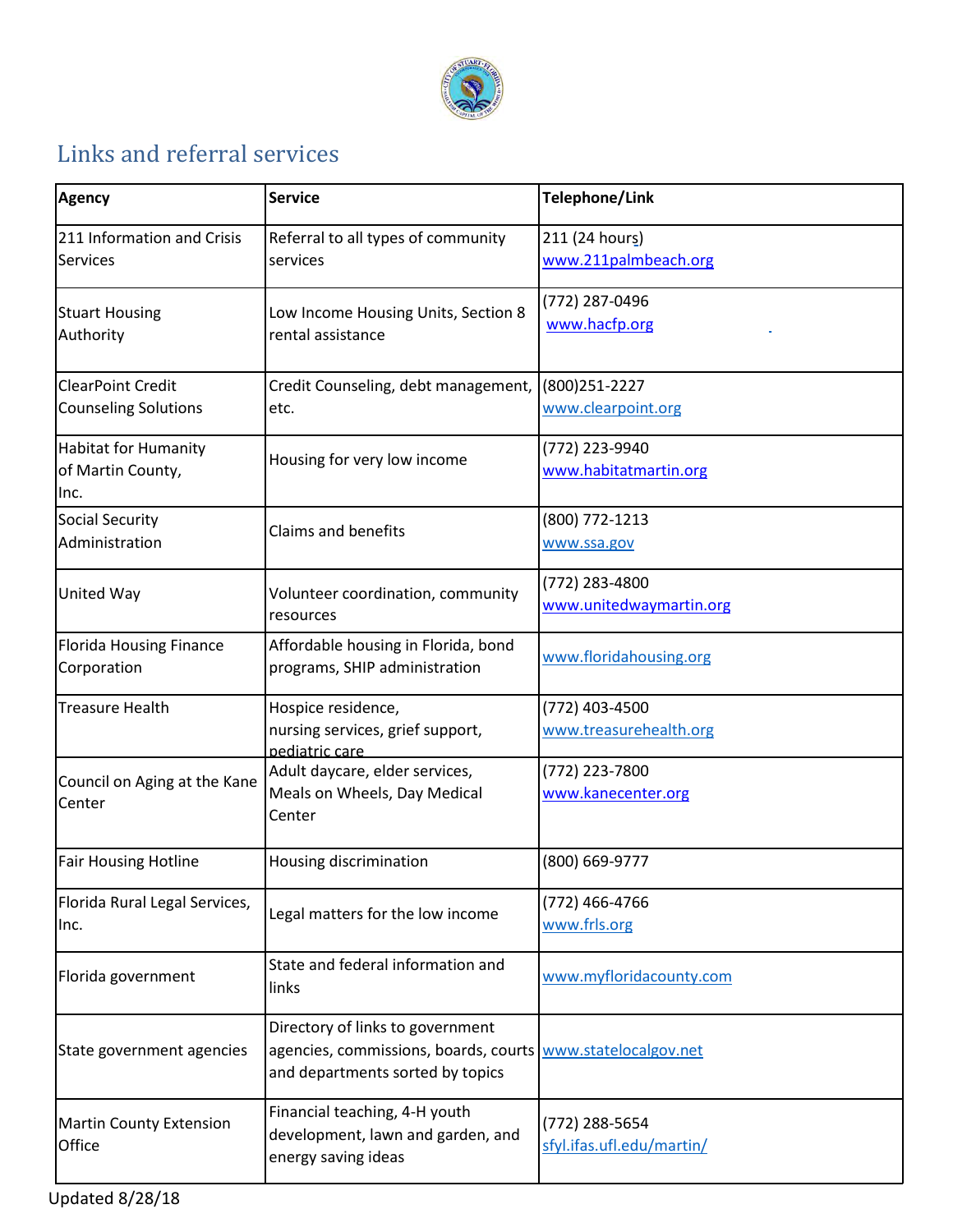

| Department of Children                          | Food stamps, Medicaid, cash                                                                                                                                                                  | (866) 762-2237                                                                       |
|-------------------------------------------------|----------------------------------------------------------------------------------------------------------------------------------------------------------------------------------------------|--------------------------------------------------------------------------------------|
| and Families                                    | assistance                                                                                                                                                                                   | www.myflorida.com/accessflorida                                                      |
| Salvation Army                                  | Shelter for homeless women &<br>children, emergency food<br>assistance, rent assistance, Friday<br>soup kitchen, disaster services                                                           | (772) 288-1471<br>www.salvationarmyflorida.org/martincounty                          |
| Martin County Health &<br><b>Human Services</b> | Burial & Cremation Assistance,<br>Emergency Financial Assistance,<br><b>Emergency Prescriptions, Homeless</b><br>Prevention Services, Hospitalization<br>Assistance, Information & Referrals | (772) 288-5785<br>www.martin.fl.us/HHS                                               |
| House of Hope                                   | Emergency financial assistance for<br>mortgage/rent; utilities;<br>prescription medication.                                                                                                  | (772) 286-4673<br>www.hohmartin.org                                                  |
| Safe Space                                      | Domestic violence, outreach program,<br>emergency shelter, counseling and<br>referrals to other agencies                                                                                     | (800) 500-1119<br>24-hour hotline                                                    |
| St. Vincent DePaul Society                      | Utilities and rental assistance when<br>funding is available                                                                                                                                 | (772) 546-2492 or (772) 220-2759<br>www.sjcflorida.org/Society-of-St--Vincent-DePaul |
| <b>Martin County Veterans</b><br>Services       | Veteran's benefits, VA hospital<br>transportation, compensation,<br>pension, medical and burial                                                                                              | (772) 288-5448<br>www.martin.fl.us/VeteransServices                                  |
| Safelink                                        | Free phone service for the elderly and<br>low income                                                                                                                                         | (800) 723-3046<br>www.safelinkwireless.com                                           |
| Mary's Shelter                                  | Shelter for pregnant, homeless<br>women                                                                                                                                                      | (772) 223-5000<br>www.maryssheltertc.org                                             |
| Lahia (Love & Hope in<br>Action)                | Our goal is to reduce hunger and<br>mitigate serious health and safety<br>risks for adults and families who are<br>homeless and/or indigent living in<br><b>Martin County</b>                | (772) 781-7002<br>www.lahia.org                                                      |
| <b>Volunteers in Medicine</b>                   | Health care & some specialty care<br>for adults with no health insurance;<br>no charges for services                                                                                         | (772) 463-4128<br>www.vimclinic.net                                                  |